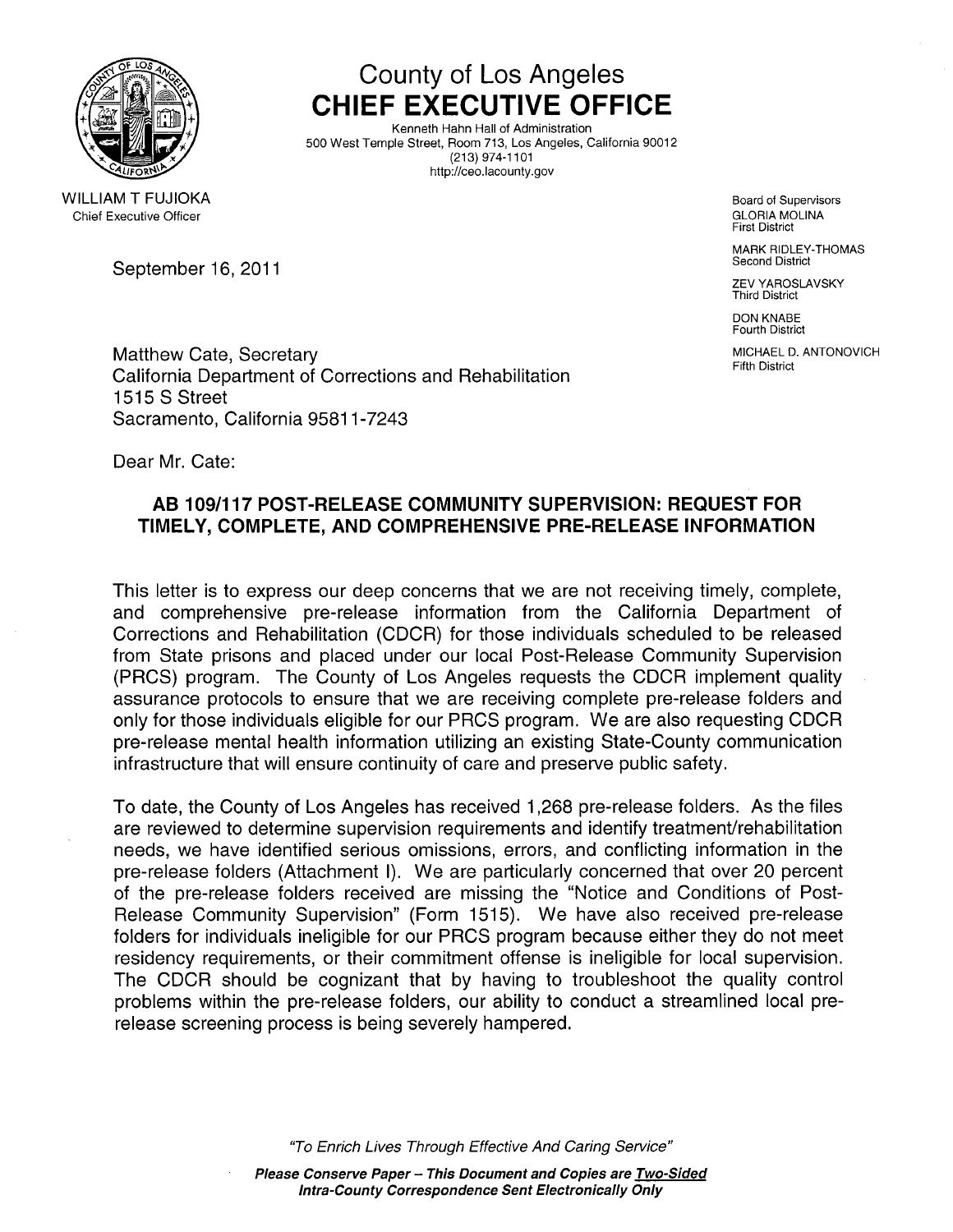Matthew Cate, Secretary September 16, 2011 Page 2

With regard to mental health information, the pre-release folders only contain a simple mental health form (Form 128) that indicates the individual has mental health needs, but does not specify diagnosis, medications, or history. Attachment II identifies the CDCR forms necessary to facilitate a pre-release mental health clinical triage to the appropriate level of care, as required by the County's AS 109 Implementation Plan. The CDCR has advised that our mental health professionals will need to directly contact the prisons for each individual's information  $-$  this is clearly an unwieldy proposal for both the prisons and the counties given the number of individuals being released to PRCS programs. The CDCR is being strongly recommended to adopt the protocol established for the Non-Revocable Parole program, whereby a coordinator within the Division of Correctional Health Care Services works with the prisons to obtain consent for the release of mental health information, reviews the information to make certain it is complete, and coordinates the flow of information between the prisons and our assigned point of contact.

Finally, CDCR committed to provide counties with the pre-release folder approximately 120 days in advance of the individual being released from State prison, as stated within the Implementation of the Post Release Community Supervision Act of 2011 procedures (http://www.cdcr.ca.gov/realignment/index.html). We are now being advised that many of the 1,035 pre-release folders we have received were actually delivered only 30 days in advance of the individual's release date. Again, given the number of individuals expected to return to Los Angeles County from State prison, it is essential that we be provided the 120 day advance notice for us to adequately prepare the supervision and treatment/rehabilitation resources needed for this post-release population.

We look forward to the CDCR's immediate implementation of these recommendations and our continued partnership developing the policies and procedures toward the successful implementation of AB 109.<br>Sincerely,

WILLIAM T FUJIOKA **Chief Executive Officer** 

WTF:SW:DT:llm

**Attachments** 

c: Chief Probation Officer Director of Mental Health

AB1 09.Req Complete CDCR Pre-Rls Info.1.091311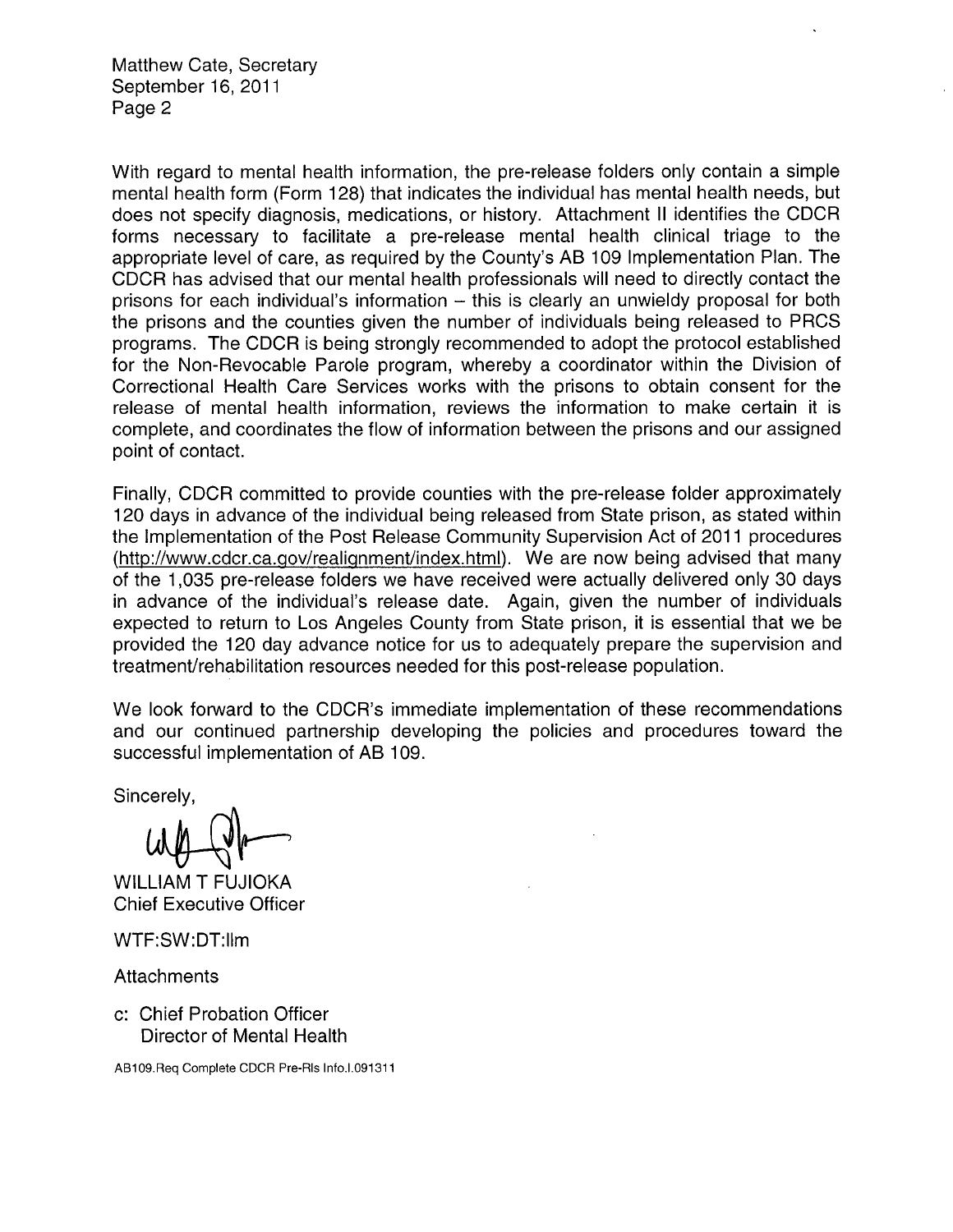#### ISSUES AND CONCERNS PERTAINING TO CDCR PRE-RELEASE FOLDERS

(as of September 8, 2011)

- . CDCR folders are sent with incorrect "PREVIOUS COUNTY OF LAST LEGAL RESIDENCE" designations and are ineligible for Los Angeles County PRCS.
- . CDCR folders are sent with ineligible controlling commitment offense (e.g. 288 PC).
- . More than 200 of the CDCR folders received are missing the "NOTICE AND CONDITIONS OF POST RELEASE COMMUNITY SUPERVISION" (Form 1515).
- . CDCR folders contain Form 1515, but do not have the inmate signature.
- . Sex offender cases have a static 99 score without a specified assessment date. It also does not indicate if the assessment instrument is a static 99 or static 99R.
- . The CDCR Master Checklist has items that are checked, but the actual document is missing.
- . The CDCR Master Checklist has items that are blank and not marked "Note Applicable."
- . CDCR folders are missing the Probation Officer Report (POR) and/or Police Report. POR should be a standard required document in each folder. A notation should be made if the POR is not available and a Police Report should then be included in the folder.
- . Form 611 is included in the folder, but some sections are not signed by CDCR staff.
- . CDCR folders have a vague note of a mental health issue, but do not contain specific supporting information on the mental health condition.
- . CDCR folders contain conflcting mental health notes (e.g. one form indicates there is no mental health concerns, while another indicates a mental health screening is required).
- . Some forms are double-sided originals, but when copies are made for the CDCR folders only one side in photocopied and the second page is missing (e.g. Form 611).
- . CDCR case files have incomplete address and telephone information and/or no alternative contact telephone numbers.
- . Form 611 has conflicting information on the inmate's current housing, which creates the problem of who the Probation Department needs to contact to verify or request additional information (e.g. Form 611 states one housing location, but the CDCR online "HOUSING INFORMATION" identifies a completely different housing location).
- CDCR has mailed single-page documents (narcotics registrations, late Form 611, or "COMPAS" reentry risk assessments) to the Probation Department without any case file information; therefore, the Probation Department does not know who the information belongs to.
- . CDCR mails forms with a date change, but provides incomplete identification information; therefore, the Probation Department does not know who the information belongs to (e.g. missing the date of birth, X-number, Cli number, or other shared identifier).
- . CDCR folders are missing the "INSTITUTIONAL STAFF RECORD SUMMARIES."
- . CDCR folders are missing or have a poor quality copy of an updated "LEGAL STATUS SUMMARY." In addition, many are back dated and contain handwritten notes and/or handwritten crossed out sections without signature.
- CDCR folders are missing the "CDCR 128 MH-3 MENTAL HEALTH PLACEMENT CHRONO."